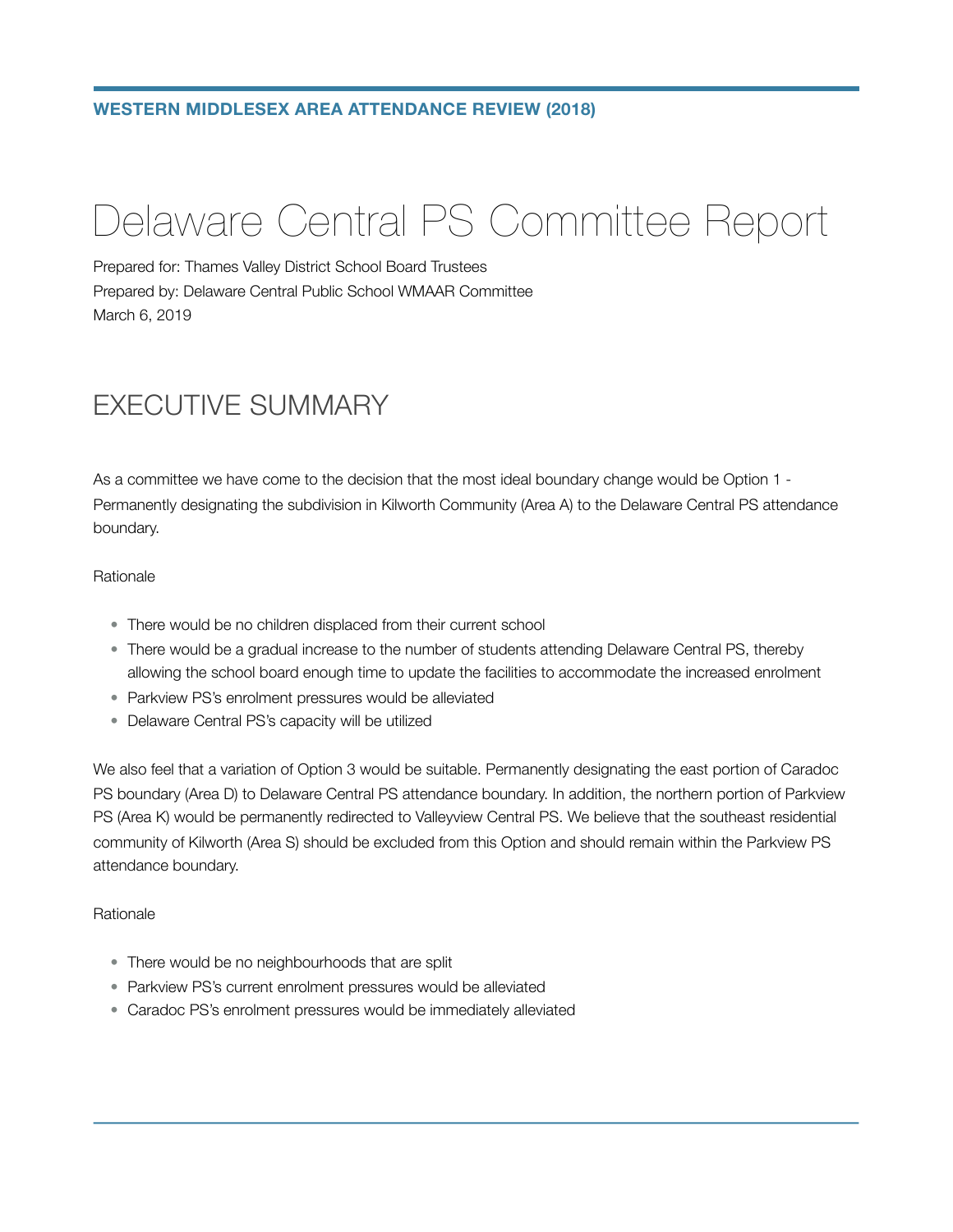# REPORT

# **Options**

**Option 1** - Permanently designating the subdivision in Kilworth Community (Area A) to the Delaware Central PS attendance boundary.

#### Rationale

- There would be no children displaced from their current school
- There would be a gradual increase to the number of students attending Delaware Central PS, thereby allowing the school board enough time to update the facilities to accommodate the increased enrolment
- Parkview PS's enrolment pressures would be alleviated
- Delaware Central PS's capacity will be utilized

#### Feedback from Community

- Allows time for upgrades to be made to the school to accommodate the increased enrolment
- No displacement of established students
- Relieves Parkview's overcapacity over time

**Option 2** - Permanently designating the existing pupils residing in the southeast residential community of Kilworth (Areas B, T, S) to Delaware Central PS attendance boundary.

#### Rationale

- Not viable due to the huge influx of students to Delaware Central PS
- Decrease in the utilization rate of Parkview PS
- Facility cannot accommodate this rapid influx, no time for upgrades to facility
- Safety concerns regarding bus and parent drop off zones

#### Feedback from Community

- This change would not be handled well by Delaware Central PS students or the facility
- Culture of the school would change dramatically and very quickly the "community school" vibe would be disrupted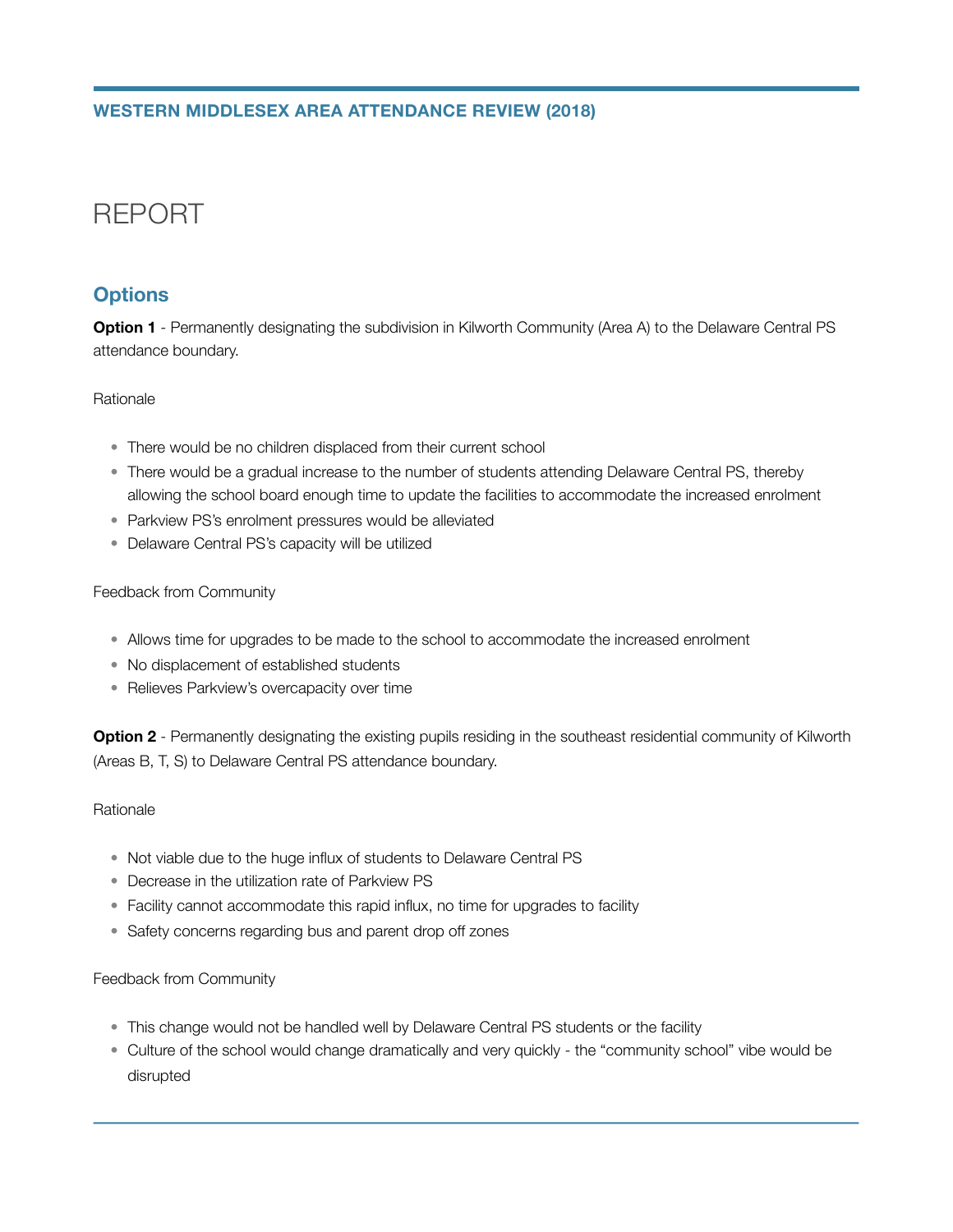**Option 3** - Permanently designating a portion of existing pupils residing in the southeast residential community of Kilworth (Area S) and the east portion of Caradoc PS boundary (Area D) to Delaware Central PS attendance boundary. In addition, the northern portion of Parkview PS (Area K) would be permanently redirected to Valleyview Central PS.

#### Rationale

- There would be a dense neighbourhood split between two schools we feel that this is why Area S should not be included in this option
- Delaware Central PS's capacity would be utilized
- Parkview PS's current enrolment pressures would be alleviated
- Caradoc PS's enrolment pressures would be immediately alleviated

#### Feedback from Community

- Families in Area D have expressed their interest in attending Delaware Central PS as it is geographically closer to their houses. They also feel more connected to Delaware's community than to Mount Brydges'.
- "Heartbreaking for my child" to not be able to go to the same school with friends across the street
- The impression is that Kilworth families are not pleased with this potential change.
- As the receiving school we would welcome new students, but do we want people here that don't want to be here? How would this impact the morale of the school?
- Concern regarding adding a large population in a short amount of time, possibility that this could change the dynamic of the school

# **Guiding Principles**

- School morale/culture
- Capacity of school and it's Functional Capacity Index (FCI)
- Student Safety Concerns
- Not splitting neighbourhoods

# **Considerations/Concerns**

The following should be considered for when Delaware Central PS gains additional students.

- Washrooms
	- Sewer system cannot sustain the current capacity, let alone an increase